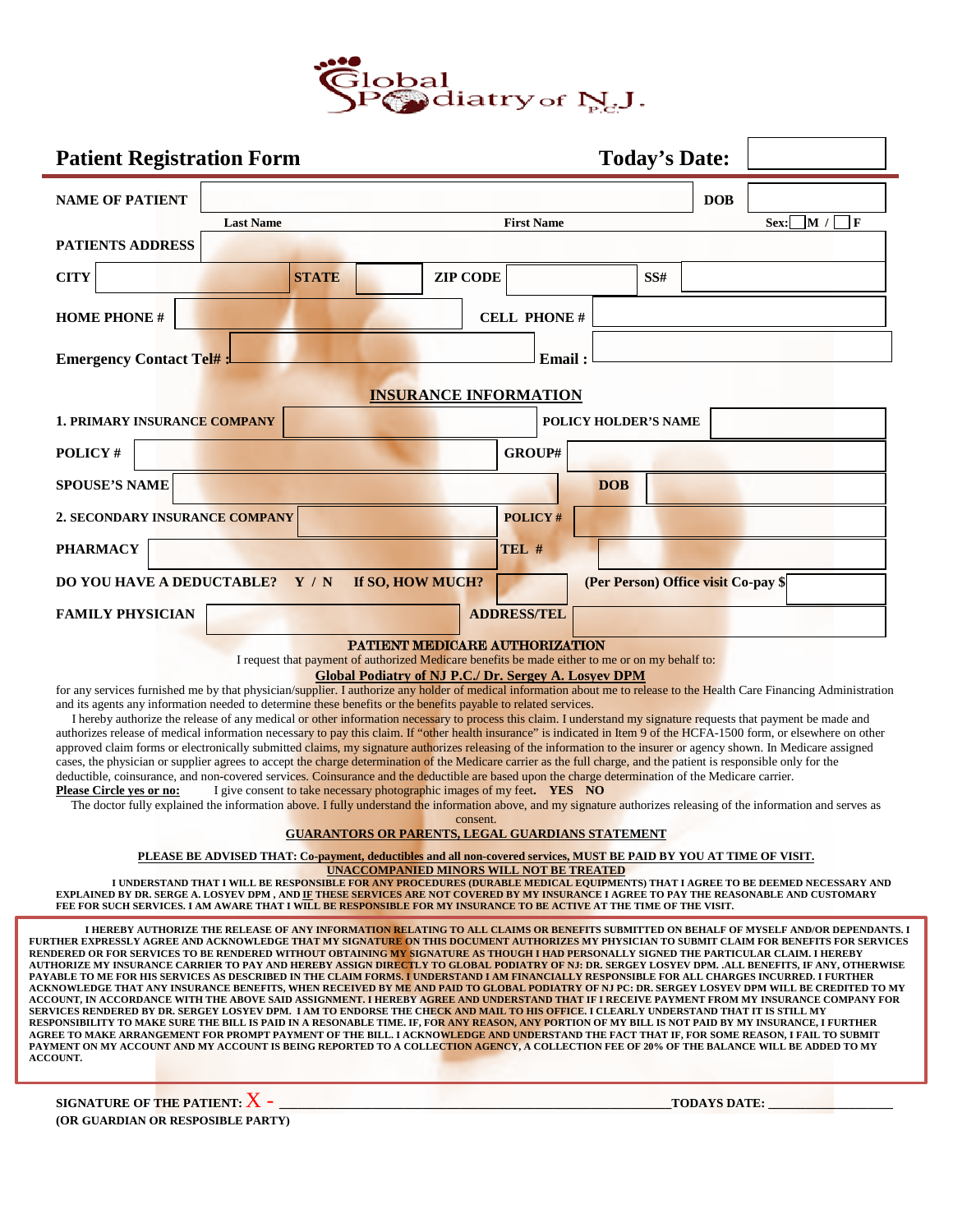

**Tel: (732) 851-7300 Fax: (732) 595-9095**

# **ACKNOWLEDGMENT OF RECEIPT OF HIPAA NOTICE OF PRIVACY PRACTICES**

**By signing below, I acknowledge that I have been provided a copy of the**  Global Podiatry of NJ P.C. (the "Corporation") Notice of Privacy Practices (the "Notice") **and I have therefore been advised of how health information about me may be used and disclosed by the private practice and other entities listed at the beginning of the Notice, and how I may obtain access to and control this information. I also acknowledge that the private practice may disclose my health information to treat me and arrange for my medical care, to seek and receive payment for services given to me, and for the businesses operations of the private practice, its staff, and the facilities listed at the beginning of the Notice.**

**PRINT Name of Patient or Personal Representative**

**\_\_\_\_\_\_\_\_\_\_\_\_\_\_\_\_\_\_\_\_\_\_\_\_\_\_\_\_\_\_\_\_\_\_\_\_\_\_\_\_\_\_\_\_\_\_\_\_\_\_\_**

**\_\_\_\_\_\_\_\_\_\_\_\_\_\_\_\_\_\_\_\_\_\_\_\_\_\_\_\_\_\_\_\_\_\_\_\_\_\_\_\_\_\_\_\_\_\_\_\_\_\_\_\_**

X

**Signature of Patient or Personal Representative Date**

**Description of Personal Representative's Authority**

*Thank you for being one of our highly valued patients* **\*\*\*\*\*\*\*\*\*\*\*\*\*\*\*\*\*\*\*\*\*\*\*\*\*\*\*\*\*\*\*\*\*\*\*\*\*\*\*\*\*\*\*\*\*\*\*\*\*\*\*\***

\_\_\_\_\_\_\_\_\_\_\_\_\_\_\_\_\_\_\_\_\_\_\_\_\_\_\_\_\_\_\_\_\_\_\_\_\_\_\_\_\_\_\_\_\_\_\_\_\_\_\_ \_\_\_\_\_\_\_\_\_\_\_\_\_\_\_

# **For Office Use Only**

**I attempted to obtain the patients signature in acknowledgement on this Notice of Privacy Practices Acknowledgement, but was unable to do so as documented below:**

Date: **Initials:** 

**Reason: \_\_\_\_\_\_\_\_\_\_\_\_\_\_\_\_\_\_\_\_\_\_\_\_\_\_\_\_\_\_\_\_\_\_\_\_\_\_\_\_\_\_\_\_\_\_\_\_\_\_\_\_\_\_\_\_\_\_\_\_\_\_\_\_\_\_\_\_\_\_**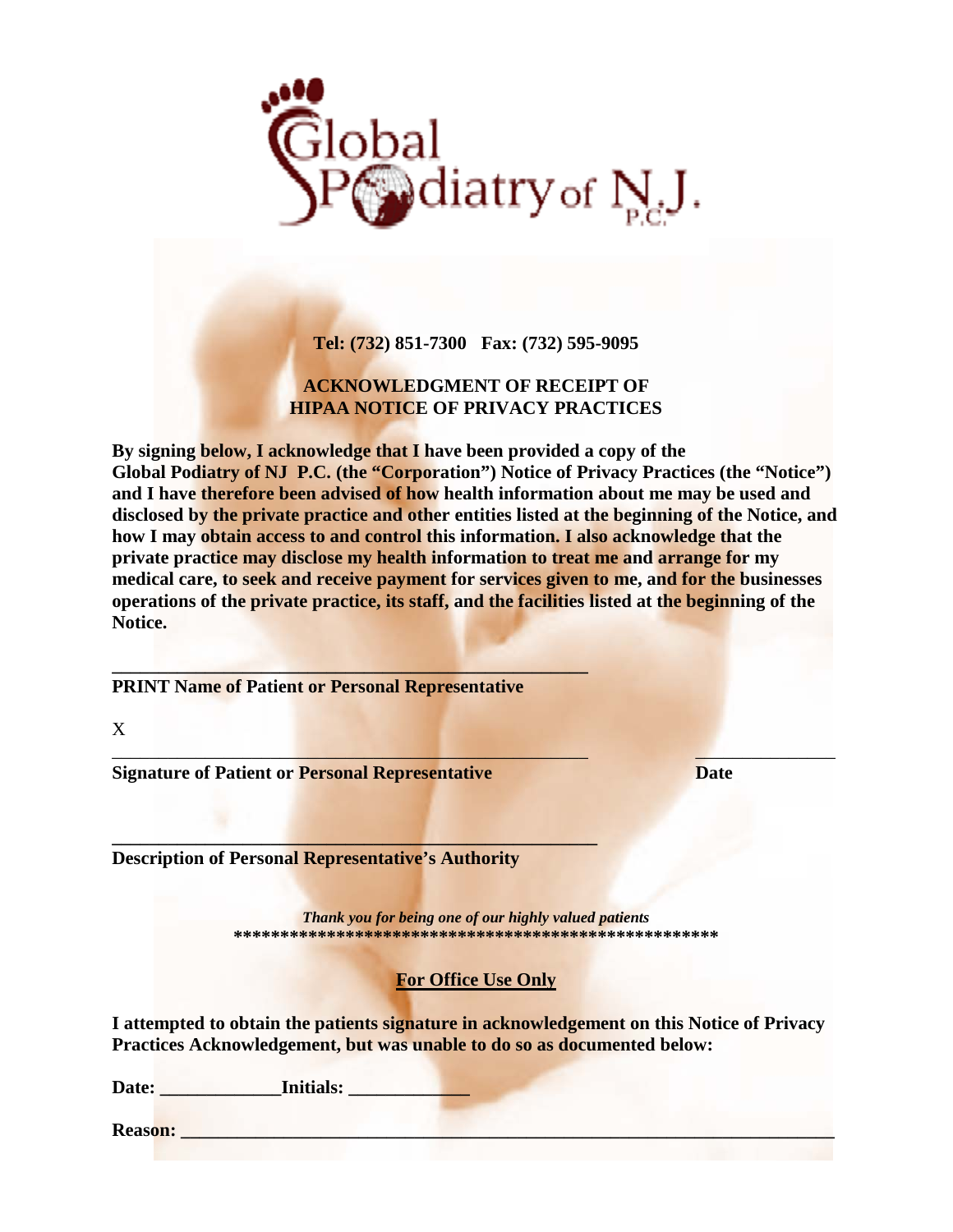

**GLOBAL PODIATRY OF NJ P.C.**

**NOTICE OF PRIVACY PRACTICES** Effective as of April 14, 2004

## **THIS NOTICE DESCRIBES HOW MEDICAL INFORMATION ABOUT YOU MAY BE USED AND DISCLOSED AND HOW YOU CAN GET ACESS TO THIS INFORMATION.**

# **PLEASE REVIEW IT CAREFULLY**

**Who We Are**

This Notice describes the privacy practices of Global Podiatry of NJ P. C. (the "Corporation"), their doctors and other personnel. It applies to services furnished to you at the main office and each of its satellite locations ("we" or "us").

#### **Our Privacy Obligations**

We are required by law to maintain the privacy of your health information ("Protected Health Information" or "PHI") and to provide you with this Notice of our legal duties and privacy practices with respect to your PHI and to have you sign a written acknowledgement that you received this Notice. When we use or disclose your PHI, we are required to abide by the terms of this Notice.

#### **Permissible Uses and Disclosures Without Your Written Authorization**

In certain situations we must obtain your written authorization in order to use and / or disclose your PHI. However, we do not need any type of authorization from you for the following uses and disclosures.

**□ Uses and Disclosures For Treatment, Payment and Health Care Operations.** We may use and disclose your PHI in order to treat you, obtain payment for services provided to you and conduct our health care operations as detailed below:

▶ **Treatment.** We use and disclose your PHI to provide treatment and other services to you – for example, to diagnose and treat your injury or illness. In addition we may contact you to provide appointment remainders or information about treatment alternatives or other health related benefits and services that may be interest to you. We may also disclose PHI to other providers involved in your treatment.

► **Payment.** We may use and disclose your PHI to obtain payment for services that we provide to you.

▶ **Health Care Operations.** We may use and disclose your PHI for our health care operations, which include internal administration and planning and various activities that improve the quality and the cost effectiveness of the care that we deliver to you.

**□ Other Permitted Or Required Disclosures:**

 **► Use or Disclosures for Directory of Individuals in the Corporation.** We may include your name, location, general health condition and religious affiliation in a patient directory without obtaining your authorization unless you object to inclusion in the directory or are located in a specific unit the identification of which would reveal that you are receiving confidential healthcare treatment.

### ► **Disclosure to Relatives Close Friends and Other**

**Caregivers**. We may use or disclose your PHI to a family member, other relative, a close personal friend or any other person identified by you when you are present. If you are not present we may exercise our professional judgment to determine whether a disclosure is in your best interests. If we disclose information to a family member, other relative or a close personal friend, we would disclose only information that we believe is directly relevant to the person's involvement with your health care or payment related to your health care. We may also disclose your PHI in order to notify such persons of your location, general condition or death.

**► Public Health Activities.** We may disclose your PHI to report health information to public health authorities for the purpose of presenting or controlling disease, injury or disability; to report child abuse and neglect to public health authorities or other government authorities authorized by law to receive such reports; to report information about products and services under the jurisdiction of the U.S Food and Drug Administration; to alert a person who may have been exposed to a communicable disease or may otherwise be at risk of contracting or spreading a disease or condition; and to report information to your employer as required under laws addressing work-related illness and injuries or work place medical surveillance.

► **Victims of abuse, Neglect or Domestic Violence.** If we reasonably believe you are a victim of abuse, neglect or domestic violence, we may disclose your PHI to a government authority, including a social service or protective services agency, authorized by law to receive or protective services agency, authorized by law to receive reports of such abuse, neglect, or domestic violence.

► **Health Oversight Activities.** We may disclose your PHI to a health oversight agency that oversees the health care system and is charged with responsibility for ensuring compliance with these rules of government health programs such as Medicare or Medicaid.

► **Judicial and Administrative Proceedings.** We may disclose you PHI in the course of a judicial or administrative proceedings in response to a legal order or other lawful process.

► **Decedents.** We may disclose your PHI to a coroner or medical examiner as authorized by a law.

► **Organ and Tissue Procurement**. We may disclose your PHI to organizations that facilitate organ, eye or tissue procurement, banking or transplantation.

► **Research**. We may use or disclose your PHI without your consent or authorization if our institutional Review Board approves a waiver of authorization for disclosure.

► **Health or Safety.** We may use or disclose your PHI to prevent or lessen a serious and imminent threat to a person's or the publics health or safety.

**► Specialized Government Functions.** We may use and disclose your PHI to units of the government with special